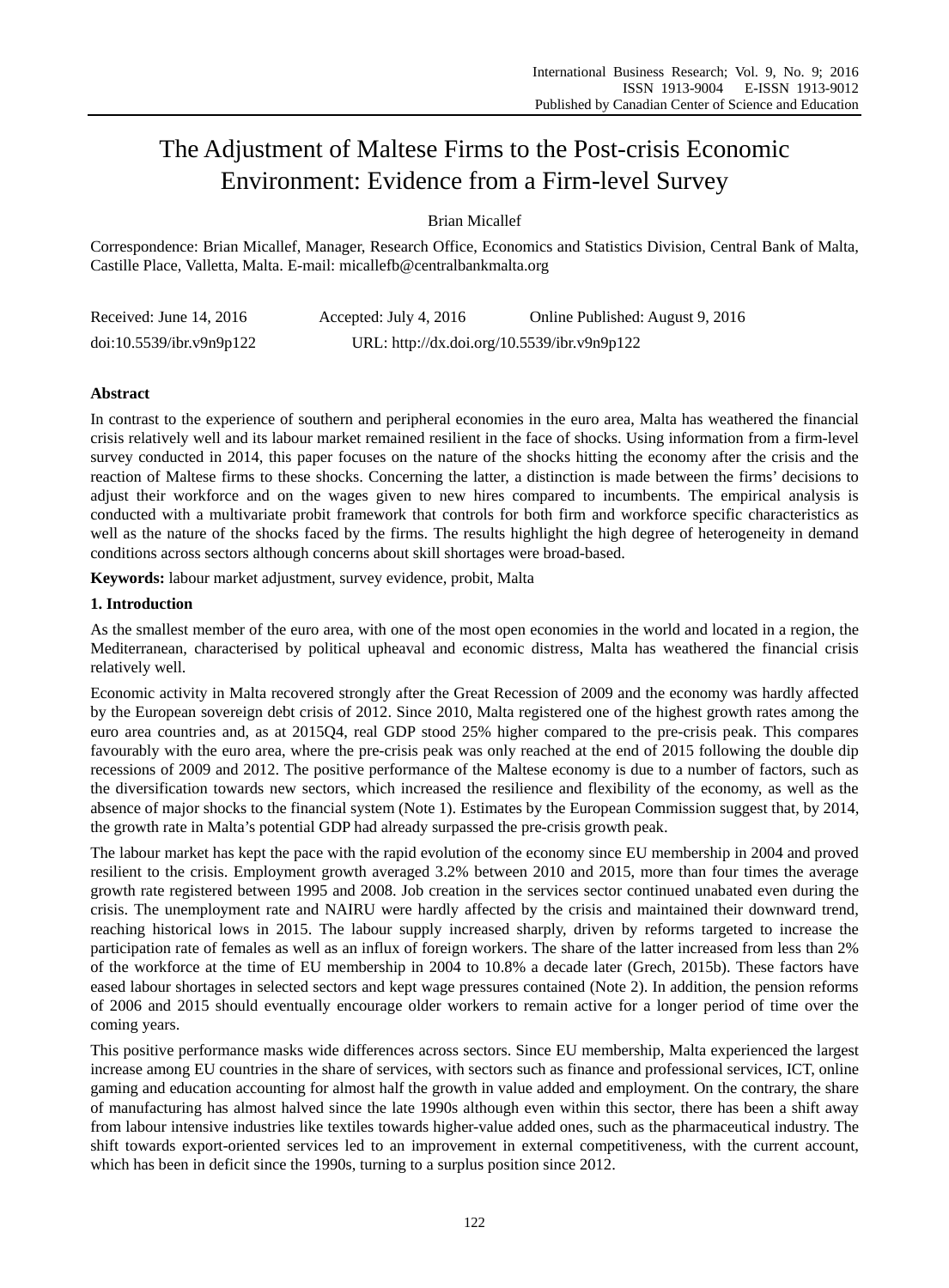Against the background of these structural changes in the economy, the Central Bank of Malta carried out a firm-level survey in 2014 as part of the Wage Dynamics Network (WDN) project (Note 3). The survey focused on changes in the post-crisis economic environment, the impact of reforms, as well as pricing and wage setting practices. The survey followed a similar one, conducted in 2010, that focused on the relevance of various cost-cutting strategies during the crisis (Central Bank of Malta, 2010). These surveys provide rich evidence, directly from firms, with a detailed breakdown by sector and size classes that is typically not available from existing statistics.

This paper focuses on two key questions. First, what was the nature of the shocks hitting the Maltese economy after the crisis? Second, how did Maltese firms react to these changes? Concerning the latter, a distinction is made between the firms' decisions to adjust their workforce and on the wages given to new hires compared to incumbents. The empirical analysis is conducted within a multivariate probit framework that controls for both firm and workforce specific characteristics as well as the nature of the shocks faced by the firms using detailed information from the WDN survey.

The main findings are the following. Firms in the services sector experienced a favourable economic environment after the crisis. On the contrary, those in manufacturing were hit not only by adverse demand conditions but also by heightened uncertainty and hence, needed to adjust their workforce. The two most common adjustment strategies in manufacturing were freezing of new hires and a reduction in working hours. In terms of institutions, the survey confirms the trend decline in trade union membership. Around three out of four firms were concerned about skill shortages, with this finding being broadly stable across sectors and size classes. Such shortages are key obstacles to firms' hiring plans and, together with difficulties in staff retention, could push up the wages given to new hires. This result support policies aimed at upgrading the skill-set of the workforce through both further investment in education and the strengthening of active labour market policies.

The rest of the paper is organised as follows. Section 2 describes the design of the survey. Section 3 focuses on the nature and size of the shocks hitting the Maltese economy after the crisis. Section 4 describes the methods of adjustment used by firms, while Section 5 looks into the hiring and wage-setting process, focusing in particular on the wages of new hires. Section 6 concludes.

# **2. Data and Survey Design**

A total of 271 companies were selected from the Business Register of the National Statistical Office to participate in the survey. The firms were carefully selected to ensure a stratified sectoral representation in three employment brackets: 10-49, 50-199 and those with more than 200 employees. Firms with less than ten employees, public enterprises and those operating in the agriculture and fisheries sectors were excluded. Firms falling within the top decile of each sector by employment were included since these capture the main developments in the labour market. The fieldwork lasted from May till July 2014 and was carried out using face-to-face interviews. A detailed description of the design of the survey and its sector characteristics is available in Micallef and Caruana (2015).

Throughout the rest of the paper, the results are aggregated in five different sectors: manufacturing, construction, wholesale and retail trade (henceforth, trade), the financial sector and the rest of the services sector (henceforth, other market services). The latter category is very heterogeneous and includes both traditional industries, such as tourism, as well some of the new industries like computing, professional services and remote gaming. It also includes sectors such as health and education.

Table 1 describes the sectoral coverage and the response rate. 178 companies agreed to participate in the survey, implying an overall response rate of 66%. These firms employ around one-third of the target population, with coverage being strongest in the financial sector and manufacturing (Note 4). Weights were assigned to each company to gross up the survey micro-data to the population aggregates. Unless stated otherwise, the results are grossed up using weights based on firm population.

|                       | Firm       |              |                     | <b>Employment</b>        |            |                     |                  |
|-----------------------|------------|--------------|---------------------|--------------------------|------------|---------------------|------------------|
|                       | Population | Gross Sample | Effective<br>Sample | Response<br>Rate $(\% )$ | Population | Effective<br>Sample | Coverage $(\% )$ |
| Industry              | 266        | 51           | 32                  | 62.7                     | 17,324     | 7,395               | 42.7             |
| Construction          | 130        | 20           | 9                   | 45.0                     | 5,154      | 1,505               | 29.2             |
| Trade                 | 507        | 40           | 26                  | 65.0                     | 14,540     | 1,893               | 13.0             |
| Financial services    | 91         | 30           | 24                  | 80.0                     | 7.762      | 5,880               | 75.8             |
| Other market services | 877        | 130          | 87                  | 66.9                     | 46,783     | 13.719              | 29.3             |
| <b>Total</b>          | 1.871      | 271          | 178                 | 65.7                     | 91,563     | 30.392              | 33.2             |

Table 1. Sample response rate and employment coverage

Source: National Statistics Office and author's calculations.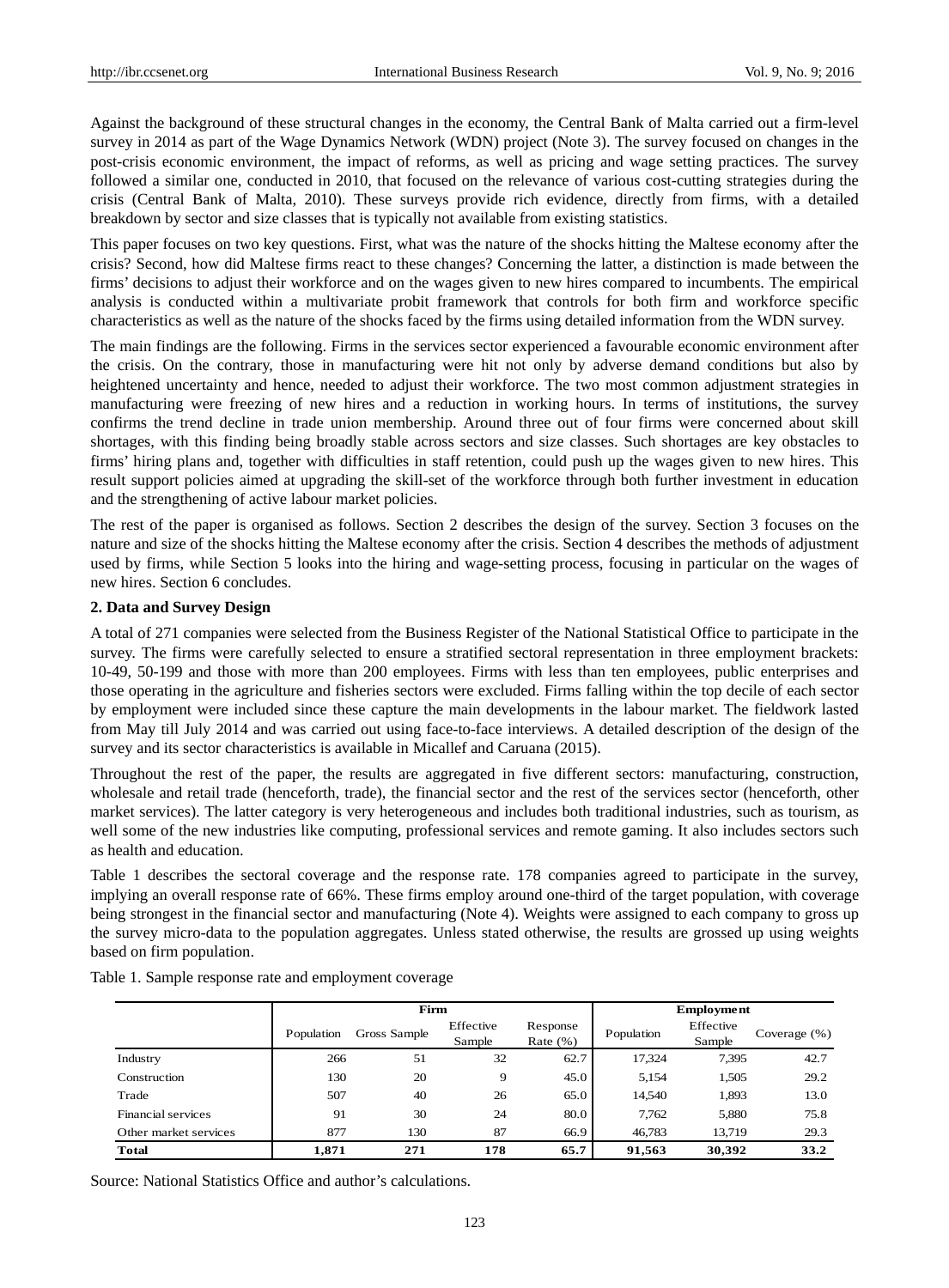#### 3. The Nature and Size of Shocks Hitting the Economy

The adjustment of firms to disturbances depends on the nature, intensity and persistence of the shocks hitting the economy, as well as on the structural features of the product and labour market in which the firm operates (Fabiani et al, 2015). In the survey, companies were asked to assess the relevance of five different shocks during the period 2010-2013: (i) demand for their products or services (*demand shock*), (ii) volatility/uncertainty of demand for their products or services (*uncertainty shock*), (iii) access to external finance through the usual channels (*credit constraint shock*), (iv) customers' ability to pay and meet contractual terms (cash flow shock) and (v) availability of supplies from usual suppliers (supply shock). Figure 1 summarises the results. The reference period covers both the strong post-crisis recovery in Malta and the uncertainty associated with the European sovereign debt crisis of 2012.



# Type and size of shocks hitting the economy

Figure 1. Type and size of shocks hitting the economy  $(\%)$ 

# Source: Author's calculations based on WDN3

Demand shocks were by far the most frequently mentioned by responding firms. Around half the firms reported a positive demand shock during the reference period, compared with slightly less than 30% that reported a moderate decline in demand. Around one out of four firms reported an adverse cash flow shock, while another 15% experienced heightened uncertainty. Developments in the other two shocks, credit constraints and supply, were assessed to have remained broadly unchanged by more than 80% of the firms.

There are substantial differences between sectors. More than half the firms in the services sector reported an increase in demand between 2010 and 2013. Favourable demand conditions in services were broad based and experienced both by the new industries as well as traditional ones like tourism. During this period, the latter benefitted from the heightened uncertainty in neighbouring countries in North Africa, as well as by various initiatives to improve the product of the local tourism industry and increase hotel occupancy rates during non-peak seasons.

On the contrary, more than 80% of firms in construction and 60% in manufacturing reported a moderate drop in demand. In manufacturing, firms that were strongly affected by adverse demand conditions considered these developments to be permanent rather than temporary. The negative demand shock in the construction industry is related to the slowdown in the housing market that started in 2007, which led to a slump in house prices and housing investment. Developments in the construction sector have improved since then, driven by infrastructural projects facilitated by EU funds and numerous government incentives that led to a recovery in house prices. Interestingly, the share of construction firms that reported a drop in demand is significantly less pronounced when using employment weights, suggesting that the deterioration in demand conditions was mainly concentrated in small firms.

Heightened uncertainty or volatility of demand was mostly reported by firms in manufacturing and the financial sector. Uncertainty in the latter sector was due to the changes in the regulatory environment after the crisis. Few firms identified substantial difficulties with access to finance, with this finding being broadly applicable to all sectors. Cash flow and supply difficulties were mostly concentrated in construction, being reported by 55% and 40% of firms in this sector, respectively. Again, this is due to the slowdown in construction following the decline in house prices and investment during the early part of the reference period.

With the exception of construction, the availability of credit to finance working capital, new investment or to roll over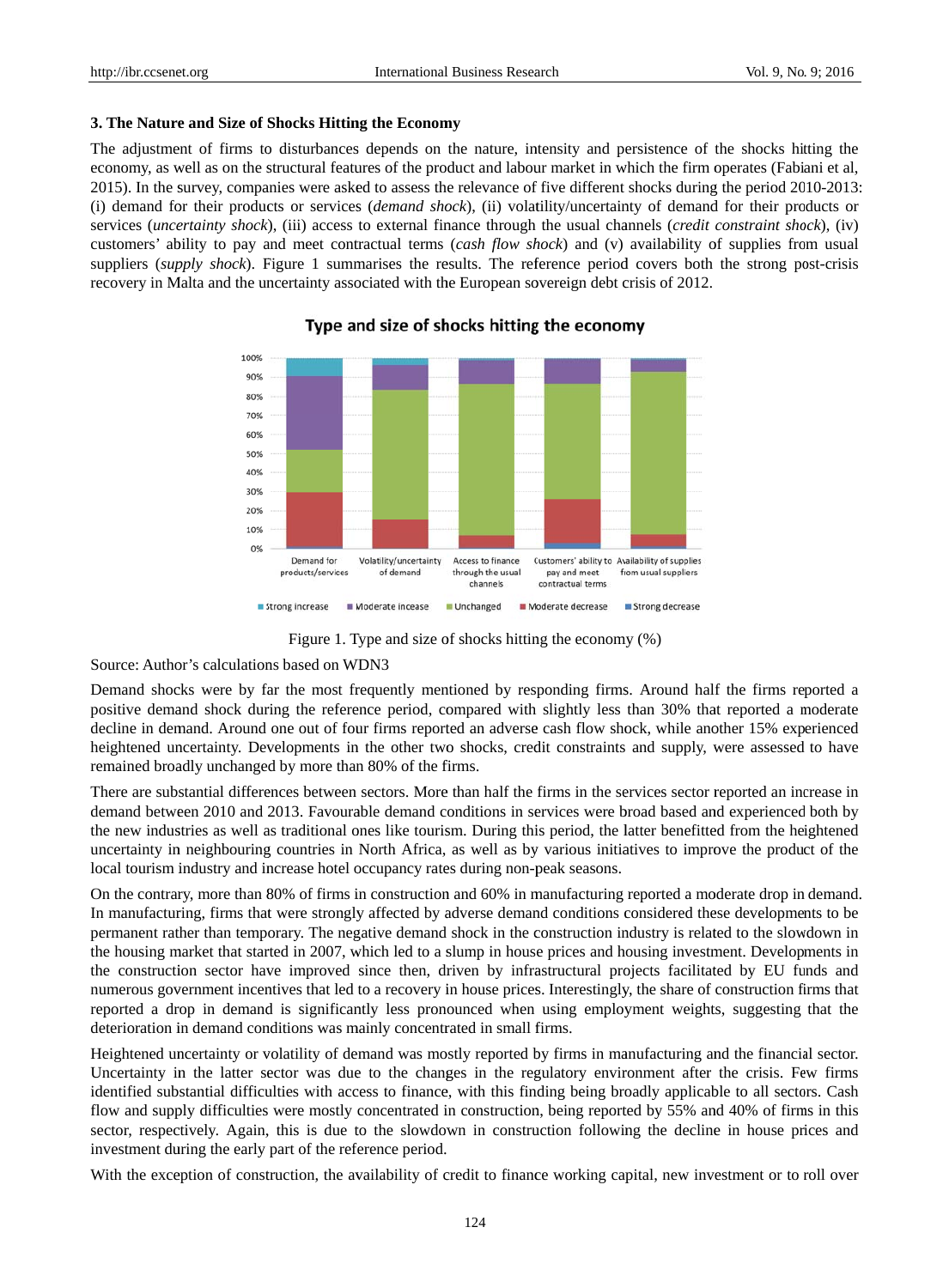debt was not considered a relevant issue for most firms. To some extent, this is not surprising given the high concentration of non-performing loans in the construction and real estate sector (Note 5). However, some firms reported that while credit was available, the conditions attached to it, such as interest rates and other contractual terms, were too onerous (Note 6). In the absence of a deep and liquid capital market, domestic SMEs are heavily reliant on banks to finance their operations and thus, onerous conditions could hinder their ability to grow. This is in line with studies that document the difficulties faced by SMEs in securing credit from banks compared to larger firms mostly due to the availability of high quality collateral and the lack of information on their creditworthiness (Ayadi and Gadi, 2013). Of course, these challenges could be more pronounced for micro companies, which are not covered by the survey.

In addition to the shocks hitting the economy, the survey provided important information on labour market trends, such as the degree of unionization. According to the survey, 23% of employees were covered by collective bargaining in 2013. This percentage is significantly lower compared to the previous survey, which had reported coverage at around 29% in 2008 and points to the continued downward trend in trade union membership observed in recent decades (Baldacchino and Gatt, 2009). At a sectoral level, collective pay agreements are mainly concentrated in manufacturing and financial services.

#### 4. Methods of Adjustment

## 4.1 Descriptive Evidence from the WDN Survey

During the period 2010-2013, slightly less than 20% of firms reported the need to significantly reduce their labour input or alter its composition (see Figure 2). The overall figure masks a high degree of heterogeneity, with firms in manufacturing and construction being the most adversely affected while, at the other extreme, those in the financial sector did not require any changes.

The aggregation method, that is, the use of firm or employment weights, can have an important impact on the results. In manufacturing, 38% of firms that adjusted their workforce employed almost half the workers in the sector. On the contrary, the adjusting firms in construction employed only 11% of workers, indicating that adjustment in construction was mainly borne by small firms. This is also in line with the finding of the previous section which showed that adverse demand conditions in construction were mainly concentrated in small firms. Hence, using employment weights, the need for adjustment was mainly concentrated in manufacturing.



# Need to significantly reduce or alter labour input

Figure 2. Labour force adjustment by sector and weights (% of firms)

#### Source: Author's calculations based on WDN3

The two most common measures adopted by manufacturing firms were freezing of new hires and a reduction in working hours, mostly non-subsidised (see Figure 3). Only 5% of manufacturing firms adjusted their workforce through collective layoffs and the same amount opted to reduce agency workers. The latter was mainly availed of by large firms. In the construction sector, those firms that needed to adjust their workforce did so mainly by freezing or reducing new hires whereas in trade, the most preferred options were reduction in working hours and individual layoffs. In the rest of the services sector, firms used a variety of measures to adjust, the most common being the non-renewal of temporary contracts, freezing of new hires, reduction in working hours and, to a lesser extent, layoffs. Only a few companies, mostly large firms in manufacturing and trade, opted for early retirement schemes.

To an extent, the adjustment strategy could also depend on the size of the firm. For instance, the survey made a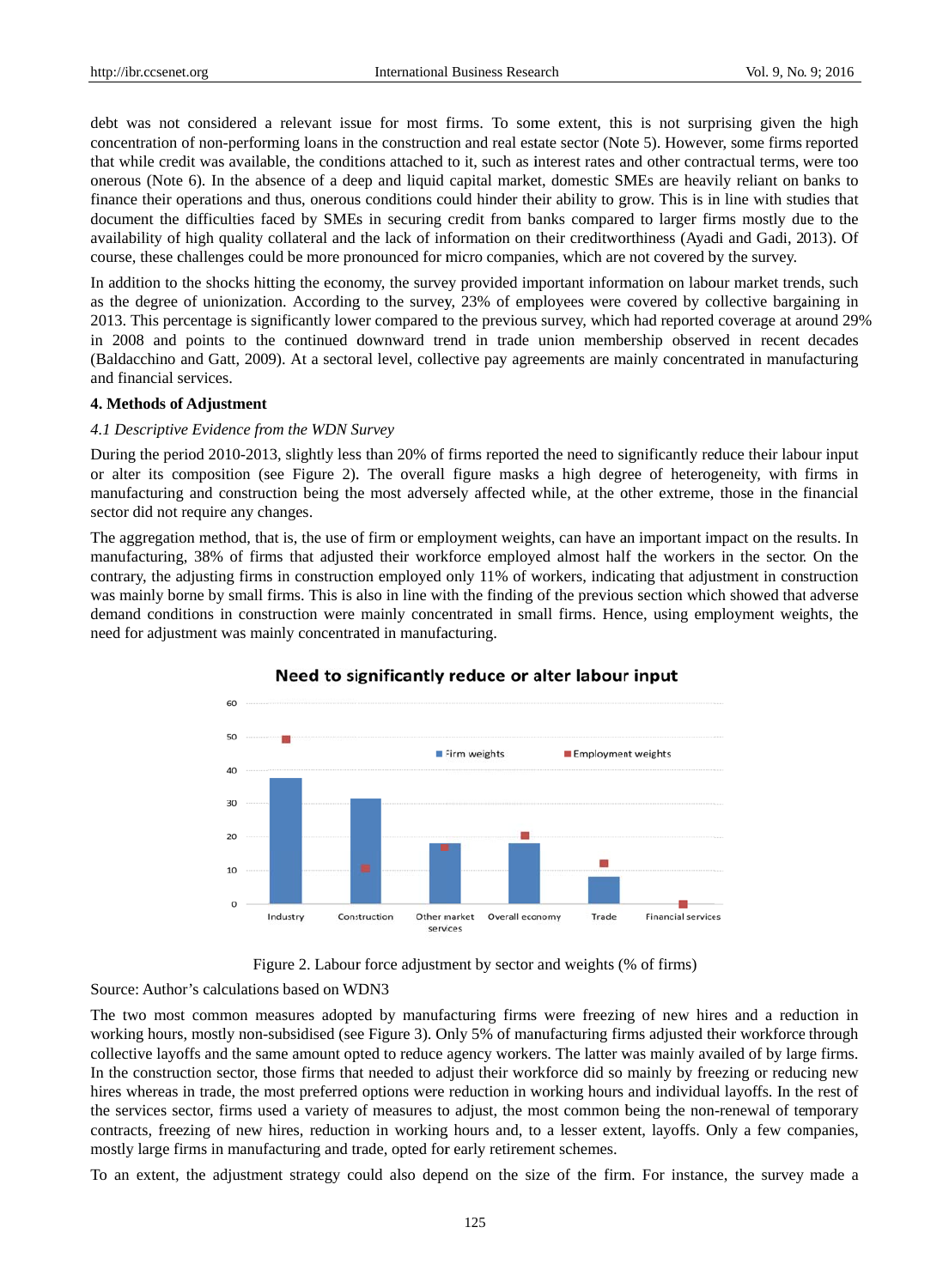distinction between individual and collective layoffs. Where applicable, the former were more used by small firms whereas medium and larger firms opted for collective layoffs. Measures such as the non-renewal of temporary contracts, the reduction in agency workers and early retirement schemes were predominantly used by large firms. To adjust, small firms resorted mainly to freezing or reduction of new hires, reduction of working hours and non-renewal of temporary contracts.



#### Methods used to adjust the labour force

Figure 3. Methods used to adjust the labour force (% of firms)

Source: Author's calculations based on WDN3

## 4.2 Theoretical Considerations

Theoretically, the optimal response of a firm to an adverse shock depends on the firm's particular situation at the time of the shock, its product and labour market environment and the nature of the shock (Fabiani et al, 2015). The adjustment of employment could take place either on the intensive margin, for instance, through a reduction in hours worked, on the extensive margin, such as a reduction in the number of workers, or a combination of both.

Bertola et al (2010) document that the relative intensity of adjustment on employment vis-à-vis wages depends on product market competition, the importance of collective bargaining and on other structural features of the firms, such as the characteristics of the workforce. For instance, firms may opt to adjust employment in reaction to adverse disturbances if institutional factors, such as a high degree of trade union membership, limit the adjustment of wages. In a highly competitive environment, both wages and employment (both to temporary and permanent workers) are likely to be adjusted in response to supply shocks.

The adjustment could also differ depending on whether the firm perceives the shock to be temporary or permanent, as well as considerations about the supply of workers. If shocks are perceived to be temporary, firms may choose to hoard labour following an adverse shock to avoid incurring recruitment and training costs when conditions return to normality.

#### 4.3 Empirical Analysis Using a Multivariate Framework

The above theoretical considerations on the structural factors that necessitates the need for adjustment are investigated empirically using a multivariate framework. More specifically, firms were asked the following question: During 2010-2013 did you need to significantly reduce your labour input or to alter its composition? A probit model is used to predict the probability that a firm needed to adjust its workforce, with the dependent variable being a binary dummy with 1 representing those firms that needed to adjust or alter the composition of their workforce during the reference period.

Table 2 reports the results of two separate estimated models (Note 7). The covariates in the first model are related to the structural characteristics of the firm that could potentially determine their adjustment in response to shocks, in line with the theoretical channels outlined above. These include their size and sector of activity, the degree of competition in domestic and foreign markets, their production technology and pay structure, the presence of collective bargaining and the characteristics of their workforce. In addition to these covariates, the second model also accounts for the nature of the shocks hitting the firms. The exact definition of the covariates is found the Appendix.

According to the probit estimates, size and sectoral characteristics play a statistically significant role in understanding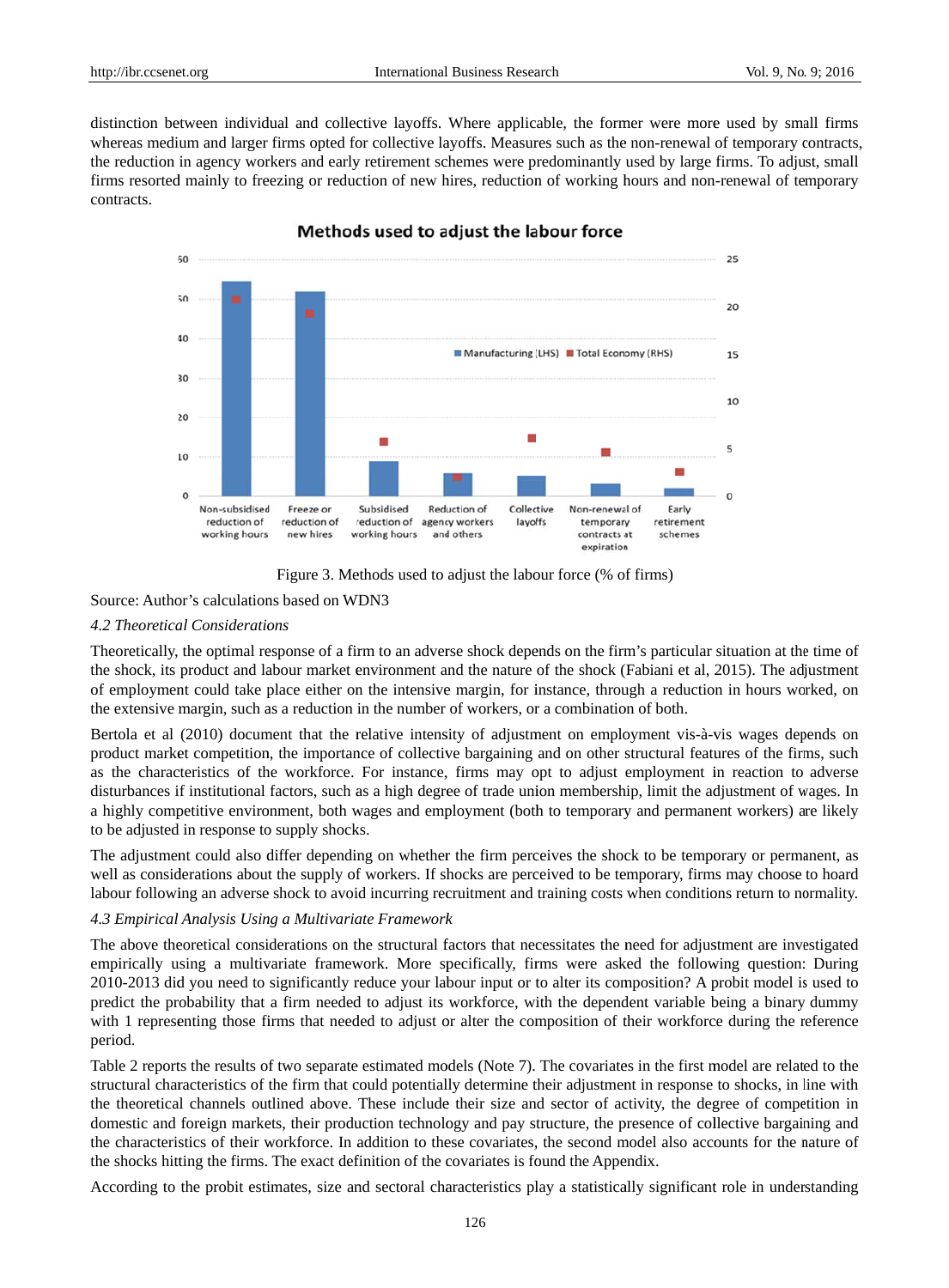the adjustment of firms. For instance, medium and large firms are less likely to adjust their workforce compared to those with less than 50 employees (the reference category). Sectoral heterogeneity is more limited. Manufacturing firms are more likely to adjust their workforce compared to other market services (the reference category) but there are no statistically significant differences between the other sectors.

Companies operating in a competitive environment are more likely to adjust their workforce. However, the effects are only statistically significant for those exposed to foreign competition but not for those facing only domestic competition.

The adjustment process is also affected by institutional factors and the composition of the workforce. The presence of collective pay agreements increases the likelihood of adjustment, a result that could be influenced by the predominance of trade union membership in the manufacturing sector. Companies with a higher share of low skilled workers are more likely to adjust their workforce whereas, on the contrary, those faced with skill shortages are less likely to adjust, in line with the hoarding hypothesis discussed above. Problems associated with skill shortages have been frequently mentioned by the local business community especially in light of the labour market tightness after the crisis. This is in line with the results of the 2010 survey, in which firms' preferred strategy when faced with shocks is to reduce non-labour costs (Central Bank of Malta, 2010).

Aspects associated with production technology and the firms' cost structure, such as the share of labour in production and the share of bonuses in the total wage bill, were not found to have a statistically significant effect on the adjustment process.

The second column in Table 2 also accounts for the nature of the shocks hitting the firms. Out of the five shocks considered, only adverse demand and uncertainty shocks have a statistically significant effect on the adjustment process.

All the statistically significant covariates in Model 1 remain robust when controlling for the nature of the shocks in Model 2 with the exception of manufacturing. This implies that instead of sectoral differences in the adjustment process, companies in manufacturing were more adversely affected by negative demand conditions and an increase in uncertainty compared to other sectors, which, in turn, required an adjustment in their labour force. Demand and uncertainty shocks could have been triggered by the European sovereign debt crisis and the associated recession in the euro area, as well as volatility in commodity prices and the exchange rate, to which the manufacturing sector is more exposed compared to other sectors.

|                                      | (1)          | (2)         |
|--------------------------------------|--------------|-------------|
| Firm size                            |              |             |
| $10-49$                              |              |             |
| 50-199                               | $-0.154$ **  | $-0.118*$   |
| $200+$                               | $-0.164$ **  | $-0.139*$   |
| <b>Sector of economic activity</b>   |              |             |
| Manufacturing                        | $0.139**$    | 0.026       |
| Construction                         | 0.035        | $-0.061$    |
| Trade                                | $-0.038$     | $-0.045$    |
| Other market services                |              |             |
| <b>Competition</b>                   |              |             |
| Domestic competition                 | 0.079        | 0.074       |
| Foreign competition                  | $0.156$ ***  | $0.140**$   |
| Production technology, pay structure |              |             |
| & workforce characteristics          |              |             |
| Labour share                         | $-0.082$     | $-0.074$    |
| Collective bargaining                | $0.143$ **   | $0.148$ **  |
| Flexible wage component              | $-0.567$     | $-0.681$    |
| Skill shortages                      | $-0.138$ *** | $-0.132$ ** |
| Share of low skilled manual workers  | $0.173$ **   | $0.164*$    |
| Nature of shocks                     |              |             |
| Demand                               |              | $0.181$ *** |
| Volatility/uncertainty of demand     |              | $0.129$ **  |
| Access to external finance           |              | 0.119       |
| Customers' ability to pay            |              | 0.043       |
| Availability of supplies             |              | 0.006       |
|                                      |              |             |

Table 2. Need to adjust labour input – Average marginal effects from probit regressions  $\frac{1}{2}$ 

Note: \*\*\*, \*\* & \* denote statistical significance at 1%, 5% and 10%, respectively

The dependent variable is a 0-1 dummy that takes the value of 1 if the firm needed to signficantly reduce its labour input or alter its composition during 2010-2013.

Source: Author's calculations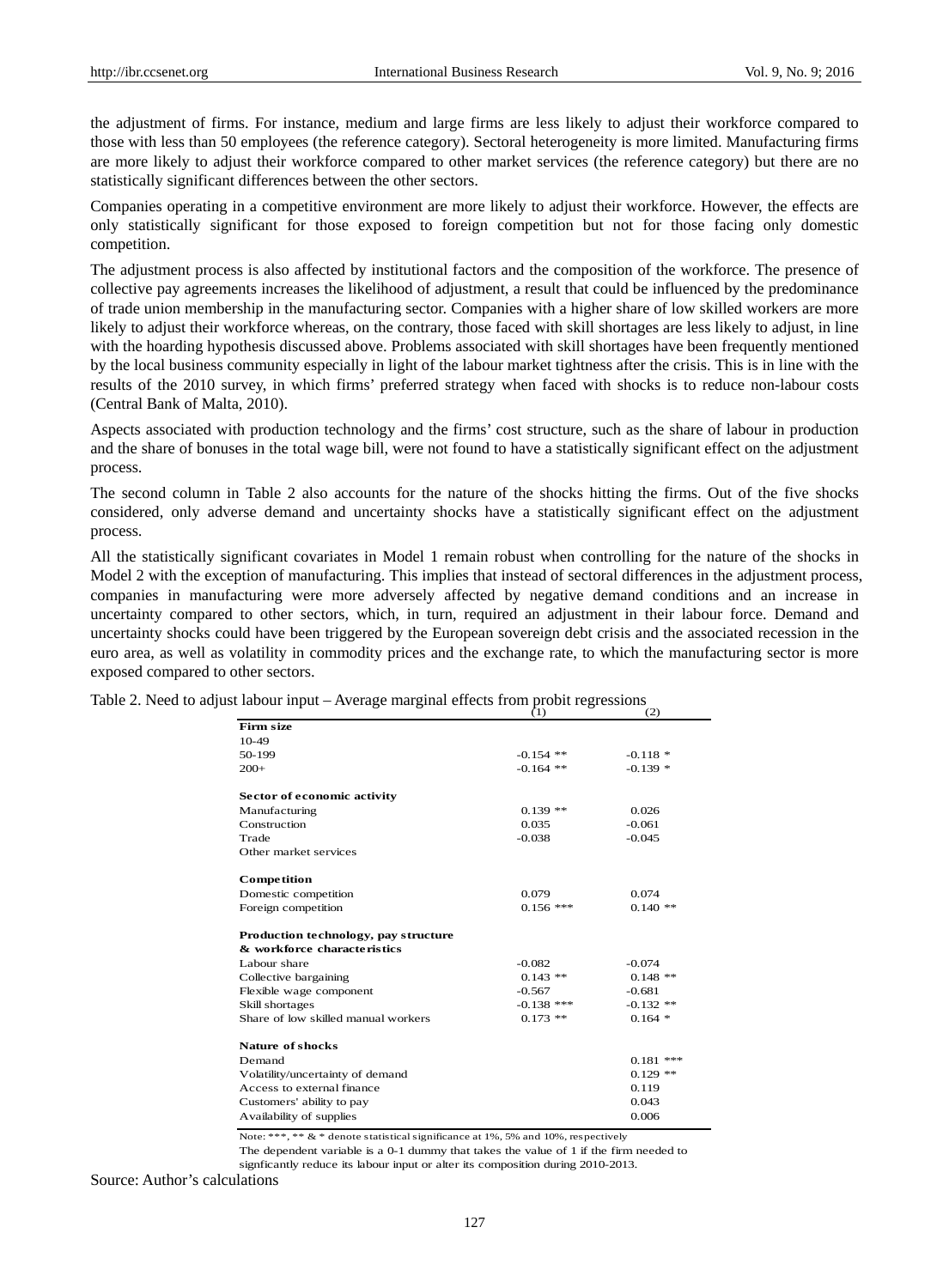# 5. Hiring and Labour Costs of New Employees

#### 5.1 Descriptive Evidence from the WDN Survey

The survey also focused on the impact of labour market reforms and whether these have facilitated or made it more difficult for firms to adjust compared to the situation prevailing in 2010. Contrary to the situation in stressed economies. the labour market reforms in Malta during the reference period were mainly targeted to attract and retain more people in the labour market, mostly females and older workers. This explains why more than 90% of firms reported that difficulties associated with dismissing workers, both for economic or disciplinary reasons have remained broadly unchanged.

Recruiting employees was considered by 46% of firms to have become more difficult, with this problem being particularly pronounced in the financial services sector (see Figure 4). In addition, firms identified the availability of skilled labour as the main obstacle they face when hiring workers on a permanent, open-ended contract, with around 70% of firms consider labour shortages to be 'relevant' or 'very relevant'. This is in line with the National Employment Policy published by government in 2014, in which skill-mismatch was identified as one of the main challenges facing the Maltese labour market. Skill shortages were especially prevalent in the services sector but also in manufacturing, especially as this sector moved up the quality ladder.

Firms were asked to compare the labour costs of a newly hired worker with that of similar workers at the firm in terms of both experience and task assignments and to compare the situation during 2010-2013 with that prevailing before 2010 (see Figure 5). Before 2010, 73% of firms reported that the labour costs of newly hired workers were similar to those of incumbents, while another 22% gave newly hired workers a lower salary. Only 5% of firms reported higher costs for newly hired workers. The latter share, however, increased to 12% during 2010-2013, reflecting tight labour market conditions after the crisis, especially in specific sectors. The increase in labour costs to newly hired workers was mainly concentrated in the services sector, possibly a reflection of skill shortages in some industries and hence, the need to offer more attractive salary packages to attract talent.





Source: Author's calculations based on WDN3





Source: Author's calculations based on WDN3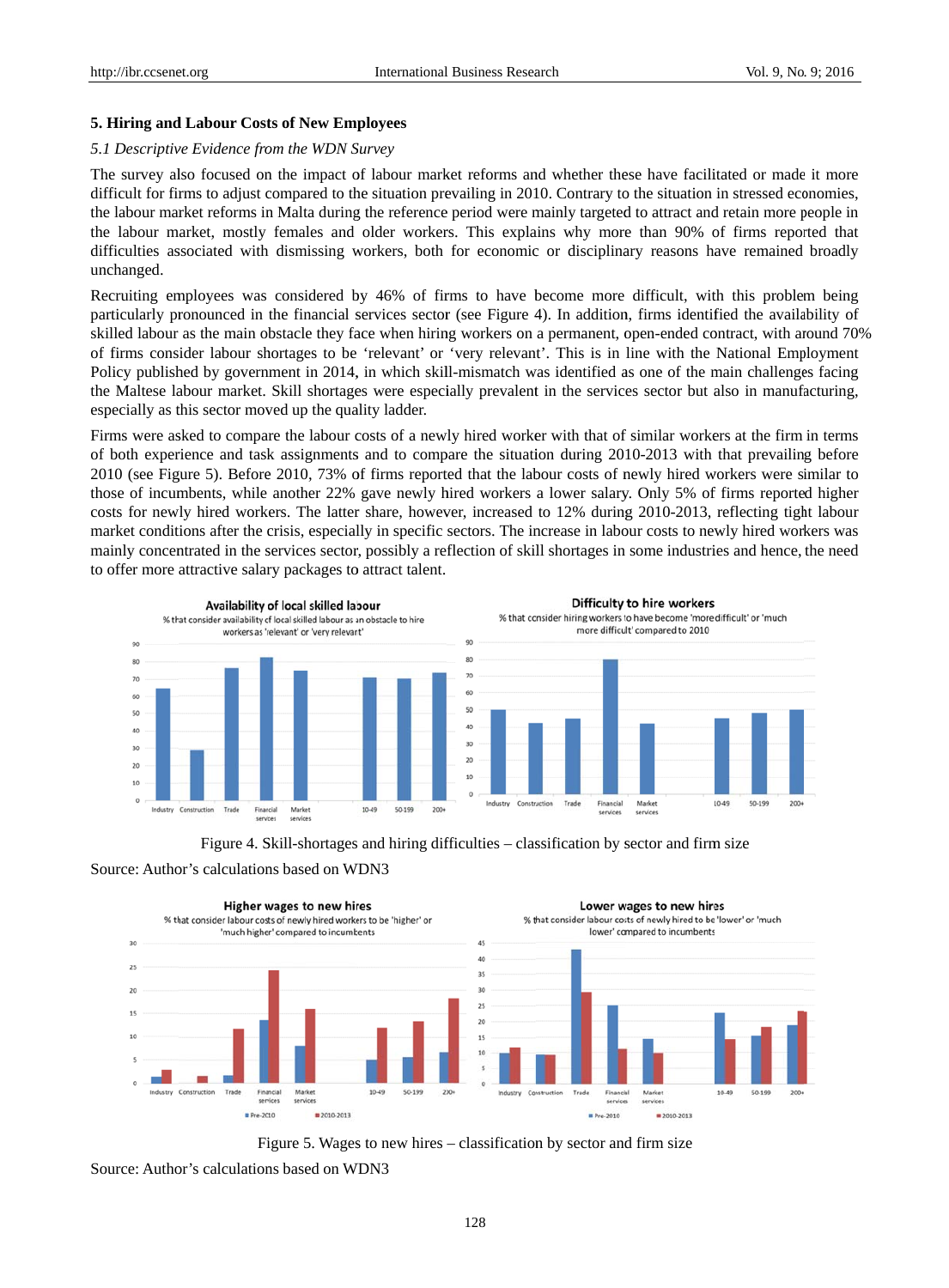## *5.2 Theoretical Considerations*

According to the vast literature on this subject, firms can offer new employees either a predetermined wage (also known as posted wage) or else bargain with prospective employees over their wages (Hall and Kreuger, 2008). Due to economies of scale in the bargaining process, Gertler and Trigari (2009) argue that that the posted wage is likely to be the contract wage. Hall and Kreuger (2008) posits that sectoral and institutional features, such as the extent of collective bargaining, which is usually predominant in public corporations and manufacturing sector, are important determinants of the predetermined wage.

Bewley (1999, 2007) report that employers are aware that deviations from an established internal pay structure could adversely affect workers' morale. Using information from the second wave of the WDN survey, Galuscak et al (2010) report fairness considerations and the negative impact on morale as the main reasons preventing firms from deviating from the contract wage. On the other hand, labour regulations and collective agreements play a significant role in preventing firms from offering a lower wage to new hires. In Central Bank of Malta (2010), around 60% of firms reported that even in a situation of labour abundance, they are reluctant to lower entry wages due to reputation effects and the impact on wage effort.

Entry wages could also be determined by the characteristics of the job. In this regard, Bewley (1999, 2007) makes a distinction between primary and secondary jobs. The former are usually full-time and permanent while the latter are often short-term and part-time. Primary job employers are more concerned with salary considerations on morale, staff retention and the quality of new hires compared to secondary job employers whose primary interest is to find a steady supply of workers to hire, knowing that the hiring process is a recurrent event. The latter jobs more likely to be concentrated in particular sectors, such as the tourism industry and the retail sector.

## *5.3 Empirical Analysis Using a Multivariate Probit Framework*

The above theoretical considerations on the entry wages of new hires are tested empirically using a multivariate probit framework. Two different specifications are used, one that models the probability that firms pay a lower entry wage and another one focusing on the determinants leading to a higher wage to new hires. Firms were asked the following question: How did the labour cost of a newly hired worker compare with that of similar (in terms of experience and task assignment) workers at your firm? For this question, firms had to choose one of the following five options: 'much lower', 'lower', 'similar', 'higher' and 'much higher'.

In the first model, denoted Pr(High)=1 in Table 3, the dependent variable is a binary dummy that takes the value of 1 if the wages for new hires are reported by firms to be 'higher' or 'much higher' compared to incumbents during the reference period. In the second one, denoted Pr(Low=1), the dependent variable takes a value of 1 if wages for new hires are reported to be 'lower' or 'much lower'.

The choice of covariates used in the empirical model depends on the theoretical considerations outlined in section 5.2. Following Galuscak et al (2010), the covariates are broadly defined in four categories, representing firm characteristics (e.g. size and sector), the product market in which the firm operates (e.g. competitive pressures and exposure to foreign markets), elements of the pay structure (e.g. the presence of collective bargaining and the share of bonuses) and the characteristics of the workforce. In addition, another category is included to account for the impact of regulation (e.g. hiring costs, risks that labour laws are changed and high payroll taxes). The exact definition of these variables is found in the Appendix.

Regression results show that firms in the services sector are more likely to offer higher wages to new employees compared to manufacturing firms (the reference group). Differences due to size classes did not turn out to be statistically significant.

The model predicts that higher wages for new hires are more likely to be awarded in firms facing skill shortages and high workforce turnover. The latter is a binary variable that takes the value of 1 if the firm reported strong worker flows due to exits. Finally, companies with a more flexible wage structure (i.e. a higher share of bonuses in the wage bill) are also more likely to offer higher wages to attract talent.

The other covariates in the model, that is, those related to tenure and skills of the workforce, the market environment and the presence of collective bargaining, do not play a statistically significant role.

A number of interesting conclusions also emerge from the second specification, which looks at lower wages for new hires. Firms in the other market services sector are less likely to offer a lower wages to new hires, confirming the previous findings.

Perhaps surprisingly, the results show that firms with collective bargaining are more likely to offer lower wages, which is different from that reported by Galuscak et al (2010). However, collective bargaining is likely to capture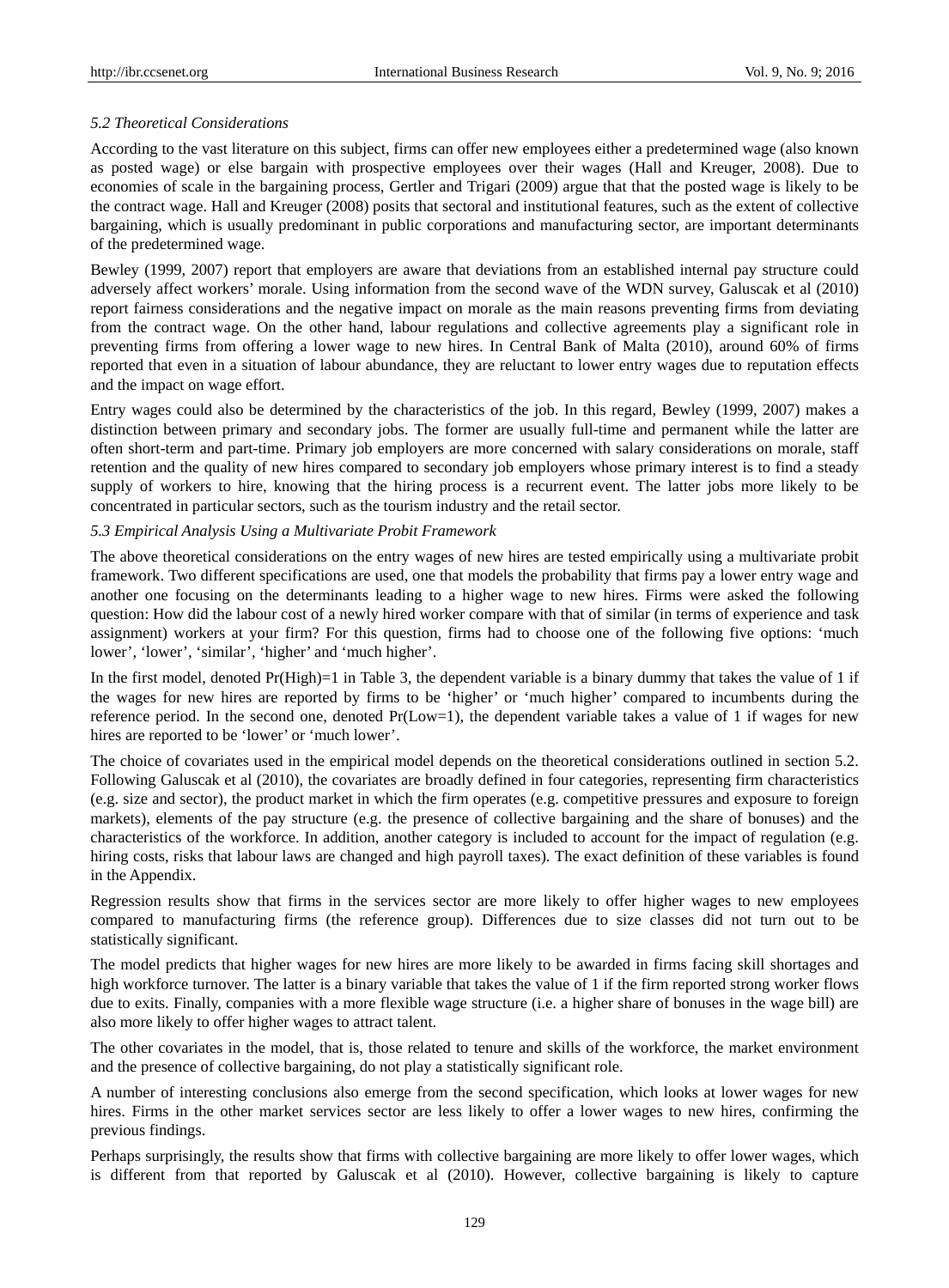developments in the manufacturing industry given the relatively high concentration of union membership in this sectors compared to the rest of the economy. In fact, manufacturing was the only sector in which the percentage of firms that reported to give lower wages to new hires has increased during 2010-2013 compared to pre-2010 (see Figure 5). More generally, this finding corroborates the evidence of on-going restructuring in this sector to enhance its competitiveness. For instance, 13% of manufacturing firms reported that it is much less difficult to adjust hours. Also, around one in four firms in manufacturing felt that it has become less difficult to move employees to other locations or across different positions, pointing to increased flexibility in this sector to adjust its workforce following on-going restructuring efforts to regain competitiveness.

Finally, regulation can also play an important role in the initial wage decision. For instance, those firms that considered risks that labour laws can be changed to be 'relevant' or 'very relevant' obstacles in hiring new employees on a permanent contract are more likely to offer low wages to new hires compared to incumbents. This shows that uncertainty concerning the future direction of labour laws could have adverse effects on the initial wage offered to some workers.

|                                          | Payment of a higher wage |             | Payment of a lower wage |             |
|------------------------------------------|--------------------------|-------------|-------------------------|-------------|
|                                          | $Pr(High=1)$             |             | $Pr(Low=1)$             |             |
| Firm size                                |                          |             |                         |             |
| 10-49 (Reference group)                  |                          |             |                         |             |
| $50 - 199$                               | $-0.046$                 | $-0.609$    | 0.073                   | 0.074       |
| $200+$                                   | 0.029                    | 0.223       | 0.108                   | 0.105       |
| Sector of economic activity              |                          |             |                         |             |
| Manufacturing (Reference group)          |                          |             |                         |             |
| Construction                             | 0.119                    | 0.085       | $-0.034$                | 0.015       |
| Trade                                    | $0.225$ *                | $0.212*$    | 0.025                   | 0.048       |
| Other services                           | $0.179*$                 | $0.169*$    | $-0.179$ **             | $-0.145$ *  |
| Structure of product market              |                          |             |                         |             |
| Domestic competition                     | 0.075                    | 0.083       | $-0.043$                | $-0.043$    |
| Share of foreign sales                   | 0.057                    | 0.057       | $-0.091$                | $-0.091$    |
| Pay structure                            |                          |             |                         |             |
| Collective bargaining                    | 0.012                    | 0.019       | $0.123*$                | $0.129*$    |
| Flexible wage component                  | $1.055$ ***              | $1.034$ *** | 0.359                   | 0.330       |
| <b>Workforce characteristics</b>         |                          |             |                         |             |
| Skill shortage                           | $0.191$ ***              | $0.171$ **  | 0.065                   | 0.066       |
| Workforce turnover                       | $0.532$ ***              | $0.535$ *** |                         |             |
| Share of high skilled non-manual workers | 0.007                    | 0.017       | 0.132                   | 0.164       |
| Share of low skilled manual workers      | $-0.078$                 | $-0.075$    | 0.116                   | 0.109       |
| Share of temporary contracts             | 0.191                    | 0.210       | 0.194                   | 0.203       |
| Tenure: Less than 1 year                 | $-0.148$                 | $-0.153$    | 0.170                   | 0.198       |
| <b>Regulation</b>                        |                          |             |                         |             |
| Hiring costs                             |                          | 0.049       |                         | $-0.105$    |
| Risks that labour laws are changed       |                          | 0.090       |                         | $0.189$ *** |
| High payroll taxes                       |                          | $-0.044$    |                         | $-0.098$    |
| Observations                             | 178                      | 178         | 178                     | 178         |
| Pseudo R2                                | 0.201                    | 0.226       | 0.081                   | 0.127       |

Table 3. Wages for newly hired employees – Average marginal effects from probit regressions

Notes: (\*\*\*), (\*\*) and (\*) denotes significance at 1%, 5% and 10%, respectively.

The dependent variable in Pr(High=1) is a 0-1 dummy that takes the value of 1 if wages for new hires between 2010-2013 are 'higher' or 'much higher' compared to incumbents.

The dependent variable in Pr(Low=1) is a 0-1 dummy that takes the value of 1 if wages for new hires between 2010-2013 are 'lower' or 'much lower' compared to incumbents.

Source: Author's calculations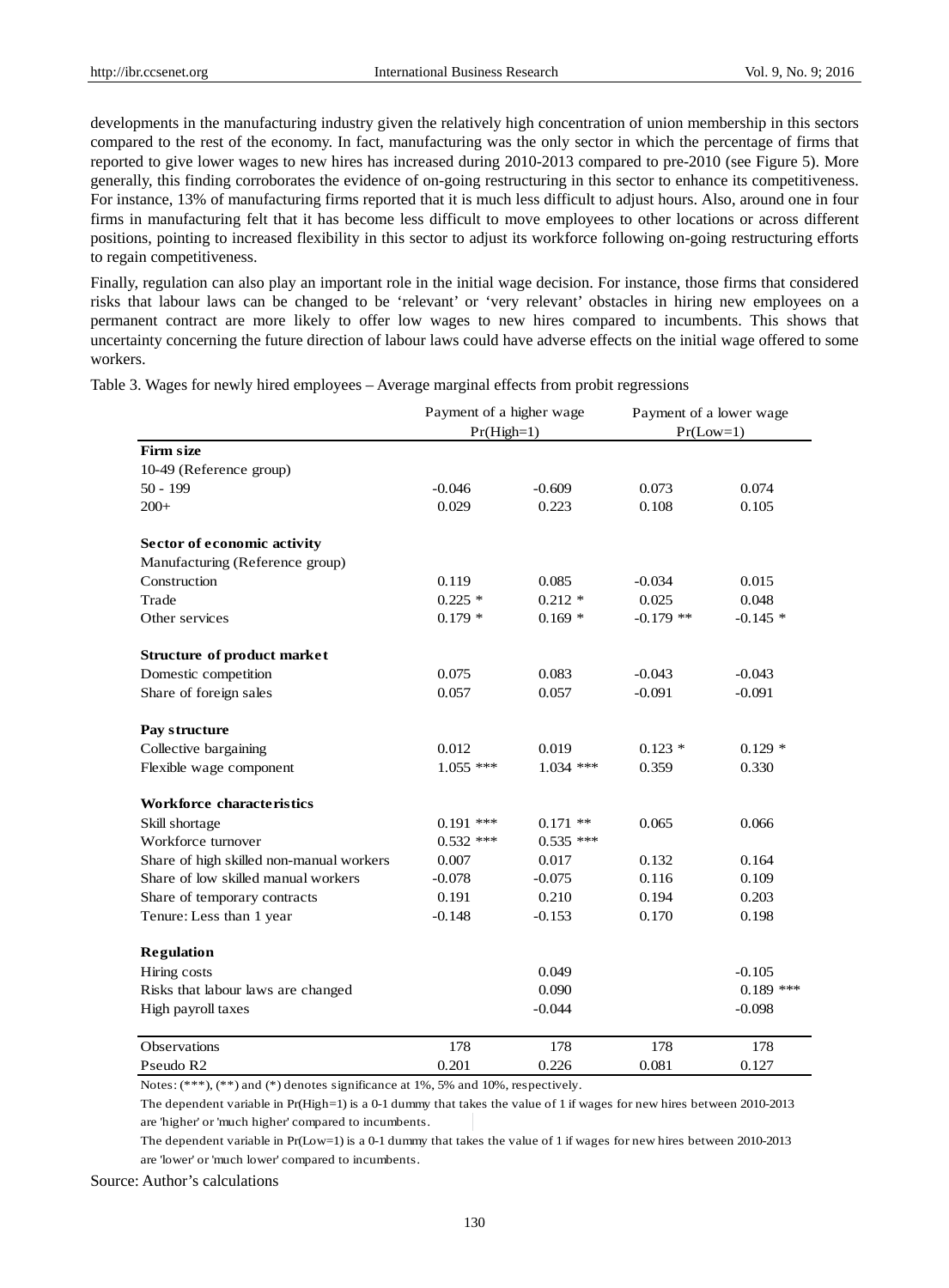#### **6. Conclusion**

In contrast to the experience of southern and peripheral economies in the euro area, Malta has weathered the financial crisis relatively well. Since EU membership, the country has evolved very rapidly and diversified its economic base towards new industries, mostly in services, which increased the resilience of the economy and its ability to withstand industry-specific disturbances.

This paper documented the nature and size of the shocks hitting the economy and the methods of adjustment used by Maltese firms after the crisis based on a firm-level survey. Such surveys provide valuable information on the characteristics of Maltese firms, facilitate the identification of labour market trends and provide an alternative source of information to complement official statistics on selected topics.

According to the survey, more than half the firms in the services sectors benefitted from favourable demand conditions between 2010 and 2013. The situation was different in construction and manufacturing. Those manufacturing firms that were the most strongly affected by adverse demand conditions consider this situation as permanent rather than transitory. Freezing of new hires and a reduction in working hours were the two most preferred methods of manufacturing firms to adjust their workforce. There are indications, however, of ongoing restructuring in this sector, such as the adoption of more flexible work practices, in order to regain its competitiveness.

A recurrent theme that emerged from this study is difficulties faced by firms due to skill shortages. Around three out of four firms consider skill shortages as a relevant obstacle to hire new workers, a concern that is frequently expressed by domestic employers. With few exceptions, this problem is felt within almost all sectors of the economy, although it is somewhat more pronounced in services. Regression analysis indicates that higher wages for new hires are more likely to be awarded in firms facing shortages of skills as well as high workforce turnover. This result support policies to upgrade the skill-set of the workforce through both further investment in education and the strengthening of active labour market policies. Examples of the latter include incentives, both to employers and employees, to pursue lifelong learning programmes and promote the development of job-specific skills. Finally, linkages between academia and the business community should be strengthened to ensure that the diversification towards new industries does not lead to shortages in specific segments of the labour market.

# **Acknowledgments**

The author is grateful to Juan Francisco Jimeno Serrano, Ana Lamo, Jan van Ours and other participants in the Wage Dynamics Network for useful comments and suggestions. The paper also benefitted from the comments of two autonomous referees. Karen Caruana provided excellent statistical assistance. Any errors, as well as the views expressed in this article, are the author's sole responsibility. Philip Du

#### **References**

- Ayadi, R., & Gadi, S. (2013). Access by MSMEs to finance in sourthern and eastern Mediterranean: what role for credit guarantee schemes? *European Commission Technical Report, 35,* MEDPRO.
- Babecky, J., Caju, P. D., Kosma, T., Lawless, M., Messina, J., & Room, T. (2009). The margins of labour cost adjustment: survey evidence from European firms. *ECB Working Paper,* 1106. http://dx.doi.org/10.2139/ssrn.1683347
- Baldacchino, G., & Gatt, R. (2009). Thirteen years later: Trade unions in the Maltese private sector revisited. *Bank of Valletta Review, 40,* Autumn.
- Bertola, G., Dabusinskas, A., Hoeberichts, M., Izquierdo, M., Kwapil, C., Montornes, J., & Radowski, D. (2010). Price, wage and employment response to shocks: evidence from the WDN survey, *ECB Working Paper,* 1164.
- Bewley, T. (1999). Why wages don't fall during a recession, Harvard University Press, Cambridge, Massachusetts.
- Bewley, T. (2007). Insights gained from conversations with labour market decision makers, *ECB Working Paper,* 776.
- Bonnici, J. (2013). Achieving Malta's potential growth in challenging times, speech published in *Central Bank of Malta Quarterly Review, 3*.
- Central Bank of Malta. (2010). Wage Dynamics Report Malta. Can be retrieved from: https://www.centralbankmalta.org/updates/Downloads/pdfs/wage\_dynamics\_report.pdf

Central Bank of Malta. (2016). *Understanding the Maltese economy*. Central Bank of Malta publication.

- CompNet Task Force. (2014). Micro-based evidence of EU competitiveness: the CompNet database. *ECB Working Paper,* 1634.
- Dhyne, E., & Druant, M. (2010). Wages, labor or prices: how do firms react to shocks? *ECB Working Paper,* 1224.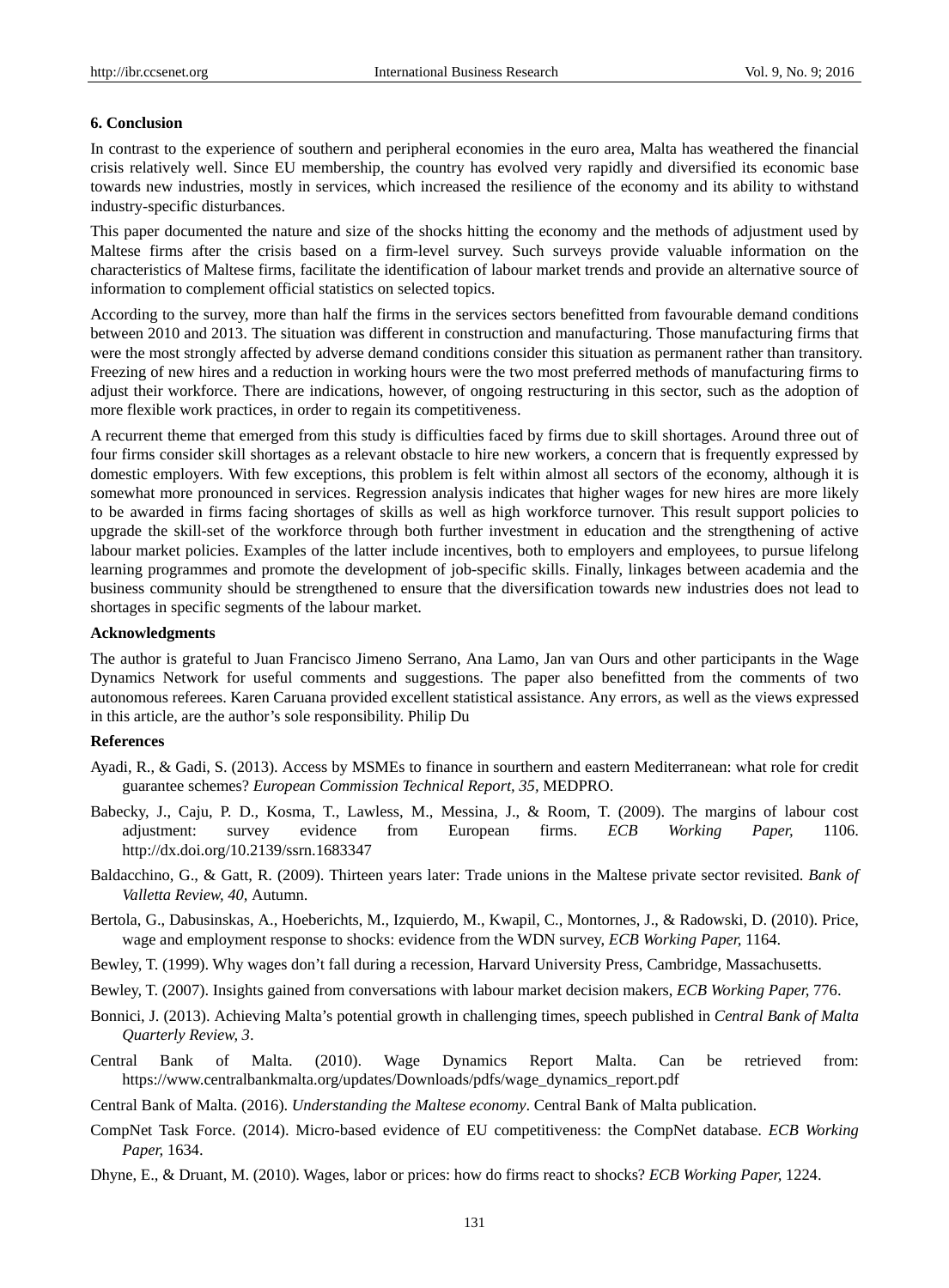- Druant, M., Fabiani, S., Kezdi, G., Lamo, A., Martins, F., & Sabbatini, R. (2009). How are firms' wages and prices linked: survey evidence in Europe. *ECB Working Paper,* 1084. http://dx.doi.org/10.2139/ssrn.1683899
- Fabiani, S., Lamo, A., Messina, J., & Room, T. (2015). European firm adjustment during times of economic crisis. *ECB Working Paper,* 1778. http://dx.doi.org/10.1186/s40173-015-0048-3
- Galuscak, K., Keeney, M., Nicolitas, D., Smets, F., Strzelecki, P., & Vodopivec, M. (2010). The determination of wages of newly hired employees: Survey evidence of internal versus external factors. *ECB Working Paper,* 1153.
- Gertler, M., & Trigari, A. (2009). Unemployment fluctuations with staggered Nash bargaining. *Journal of Political Economy, 117*(1), 38-86. http://dx.doi.org/10.1086/597302
- Grech, A. G. (2015a). The diversification of the Maltese economy. *Central Bank of Malta Policy Note*, September.
- Grech, A. G. (2015b). Understanding the macroeconomic impact of migration in Malta. *Central Bank of Malta Policy Note*, December.
- Hall, R. E., & Krueger, A. B. (2008). Wage formation between newly hired workers and employers: survey evidence. *NBER Working Paper,* 14329.
- Micallef, B. (2015). Estimating the impact on potential output of structural reforms to increase the female participation rate. *Central Bank of Malta Policy Note*, November.
- Micallef, B., & Caruana, K. (2015). Results of the 2014 Wage Dynamics Network for Malta. Available: https://www.ecb.europa.eu/home/pdf/research/wdn/WDN\_Country\_Report\_MT\_final.pdf?7a1aa775335f737091e0 97051def82a8
- Micallef, B., & Gauci, T. (2014). Interest rate pass-through in Malta. *Central Bank of Malta Quarterly Review, 1*.

## **Notes**

Note 1. See Grech (2015a) and Central Bank of Malta (2016) for a description of the changing structure of the Maltese economy.

Note 2. See Micallef (2015) for a description of the main reforms implemented to attract females in the labour market and their impact on potential output growth.

Note 3. The survey was carried out as part of a research network comprising 25 central banks from EU countries and co-ordinated by the European Central Bank (ECB).The WDN project started in 2006 with the objective of understanding the wage-setting practices in EU countries. A second ad hoc survey was conducted in 2009. Preparations for the third wave of the survey started in 2013, with the participating countries conducting their surveys in 2014. See Druant et al (2009), Babecky et al (2009), Bertola et al (2010) and Dhyne and Druant (2010) for some of the main findings of the WDN project.

Note 4. The effective sample for construction is relatively low, consisting of just 9 firms, and hence, results for this sector should be treated with caution.

Note 5. As at 2015Q2, slightly more than 40% of the core banking sector's non-performing loans was concentrated in construction and real estate.

Note 6. See Bonnici (2013) for a discussion on the relatively high interest rate on loans to businesses in Malta.

Note 7. Unfortunately, the small number of observations limits the possibility of estimating separate probit models for alternative labour adjustment strategies.